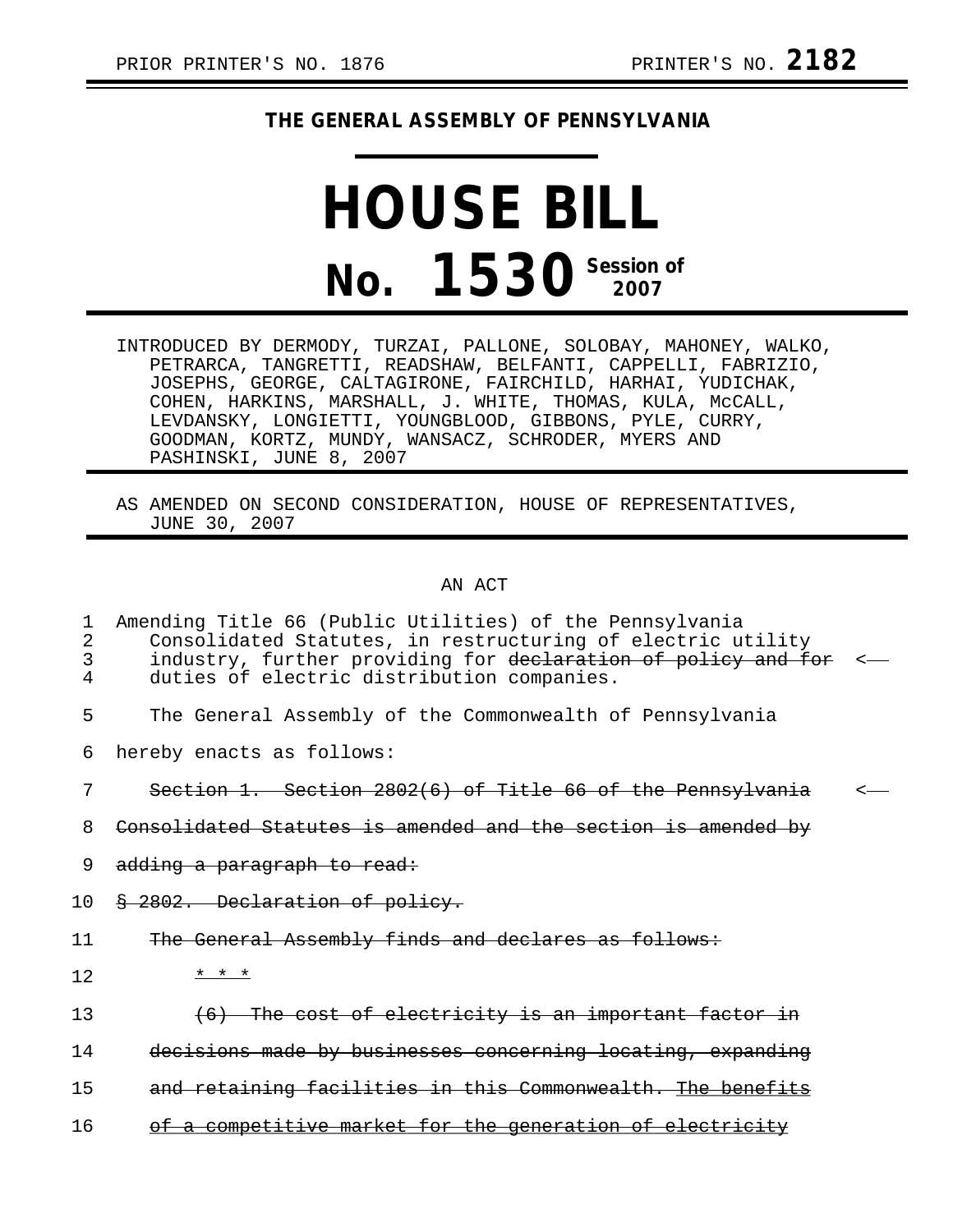| 2  | electric distribution companies or commission approved             |
|----|--------------------------------------------------------------------|
| 3  | alternative suppliers and electric generation suppliers may        |
| 4  | offer and provide competitive generation services without          |
| 5  | <u>limitation on the type of generation services that each may</u> |
| 6  | offer.                                                             |
| 7  | * * *                                                              |
| 8  | (22) Following the completion of the transition period             |
| 9  | in an electric distribution company's service area pursuant        |
| 10 | to section 2807(e) (relating to duties of electric                 |
| 11 | distribution companies), the electric distribution company or      |
| 12 | commission approved alternative supplier and each electric         |
| 13 | generation supplier operating in that service area may offer       |
| 14 | and provide at its discretion competitive generation services      |
| 15 | to all customers without limitation on the types of                |
| 16 | generation service that may be offered.                            |
| 17 | Section 2. Section 2807(e) of Title 66 is amended to read:         |
| 18 | SECTION 1. SECTION 2807(E) OF TITLE 66 OF THE PENNSYLVANIA         |
| 19 | CONSOLIDATED STATUTES IS AMENDED TO READ:                          |
|    | 20 § 2807. Duties of electric distribution companies               |
| 21 | * * *                                                              |
| 22 | (e) Obligation to serve.--An electric distribution company's       |
| 23 | obligation to provide electric service following implementation    |
| 24 | of restructuring and the choice of alternative generation by a     |
| 25 | customer is revised as follows:                                    |
| 26 | While an electric distribution company collects<br>(1)             |
| 27 | either a competitive transition charge or an intangible            |
| 28 | transition charge or until 100% of its customers have choice,      |
| 29 | whichever is longer, the electric distribution company shall       |
| 30 | continue to have the full obligation to serve, including the       |
|    | 20070H1530B2182<br>$-2-$                                           |

1 will be received by businesses and all customers when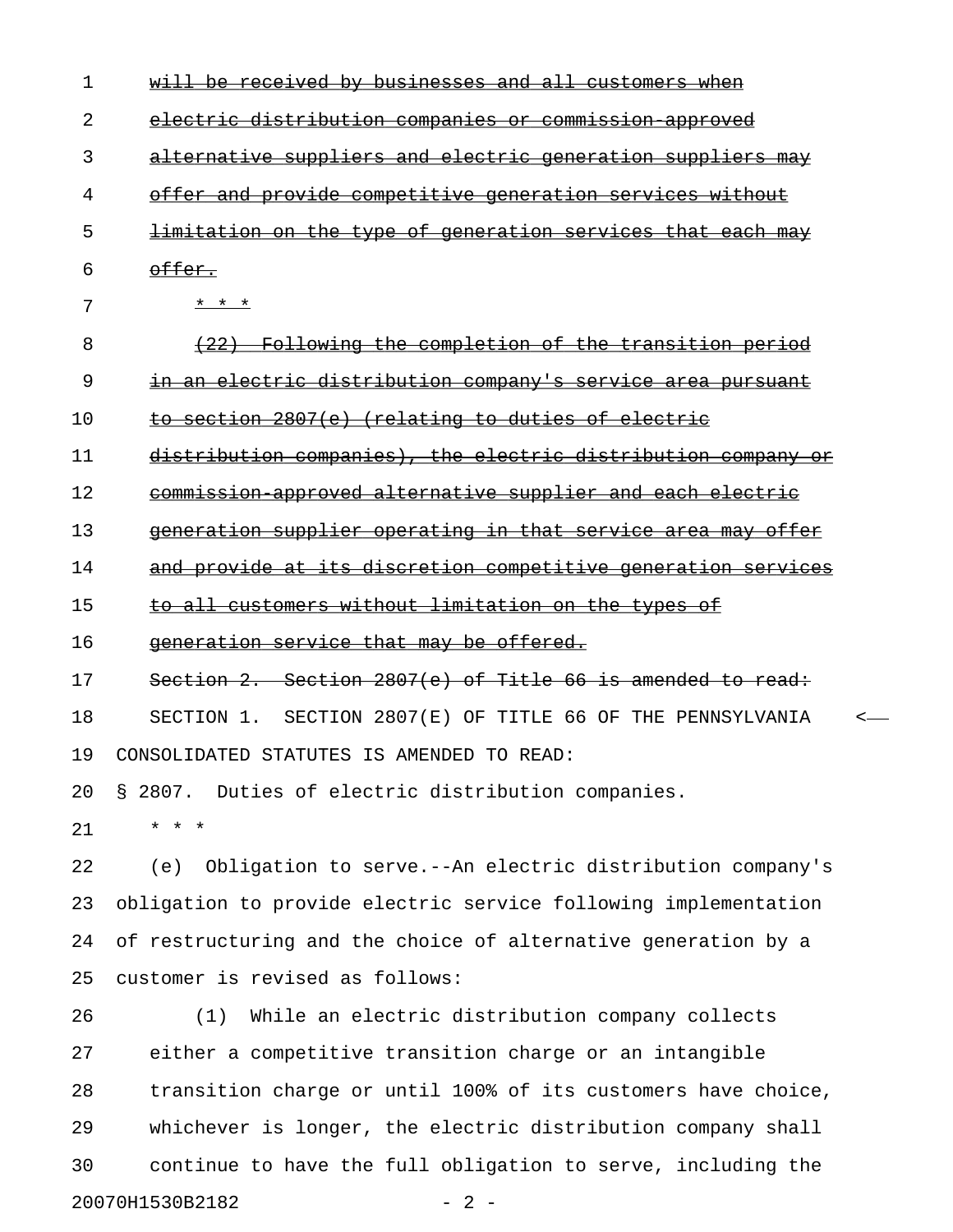1 connection of customers, the delivery of electric energy and 2 the production or acquisition of electric energy for 3 customers.

4 (2) At the end of the transition period, the commission 5 shall promulgate regulations to define the electric 6 distribution company's obligation to connect and deliver and 7 acquire electricity under paragraph (3) that will exist at 8 the end of the phase-in period.

9  $(3)$  (I) If a customer contracts for electric energy and  $\leq$ 10 it is not delivered or if a customer does not choose an 11 alternative electric generation supplier, the electric 12 distribution company or commission-approved alternative 13 supplier shall acquire electric energy fat prevailing <-14 market prices<sup>1</sup> to serve that customer and shall recover 15 fully all reasonable costs. The electric energy acquired <-16 **under this paragraph may include long term contracts or a** 17 **portfolio of resources to serve that customer and may be** 18 **procured through auctions, requests for proposals and** 19 bilateral contracts as well as through the generation of 20 the electricity by the electric distribution company or 21 commission approved alternative supplier with its assets. 22 The electric distribution company or commission approved 23 alternative supplier may propose, and the commission 24 shall approve, an annual or multiyear fixed price service 25 option to the customer. In acquiring electric energy 26 **pursuant to this paragraph, the electric distribution** 27 company or commission approved alternative supplier 28 should seek to provide the most stable and lowest cost 29 **Service for all of its customers.** REASONABLE COSTS. THE 30 ELECTRIC DISTRIBUTION COMPANY OR COMMISSION-APPROVED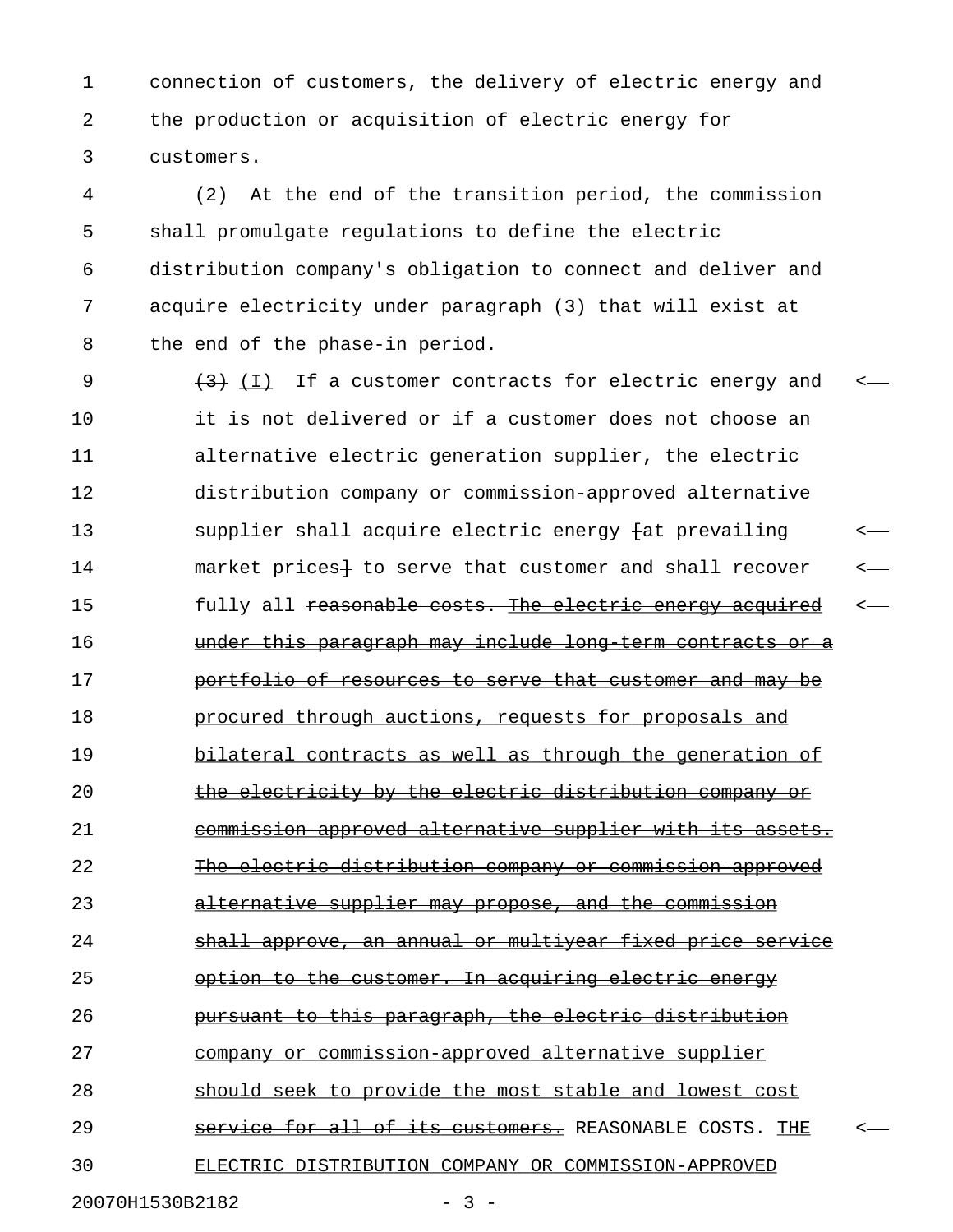1 SUPPLIER SHALL ADJUST RATES AT APPROPRIATE INTERVALS AS 2 DETERMINED BY THE COMMISSION. THE ELECTRIC ENERGY 3 ACQUIRED UNDER THIS PARAGRAPH SHALL BE PROCURED THROUGH 4 COMPETITIVE PROCUREMENT PROCESSES THAT MAY INCLUDE ONE OR 5 MORE OF THE FOLLOWING: 6 (A) AUCTIONS. 7 (B) REQUESTS FOR PROPOSAL. 8 (C) BILATERAL CONTRACTS NEGOTIATED BETWEEN THE 9 ELECTRIC DISTRIBUTION COMPANY OR COMMISSION-APPROVED 10 ALTERNATIVE SUPPLIER AND A WHOLESALE ELECTRIC 11 SUPPLIER, EXCEPT THAT THE BILATERAL CONTRACTS SHALL 12 BE ENTERED INTO AT THE SOLE DISCRETION OF THE 13 ELECTRIC DISTRIBUTION COMPANY OR COMMISSION-APPROVED 14 ALTERNATIVE SUPPLIER AND THE COMMISSION SHALL HAVE NO 15 AUTHORITY TO REQUIRE THE CONTRACTS AND SHALL BE AT 16 PRICES NO GREATER THAN REASONABLE FORWARD MARKET 17 PRICES. 18 (II) THE COMMISSION SHALL NOT MODIFY CONTRACTS OR \_\_\_\_\_\_\_\_\_\_\_\_\_\_\_\_\_\_\_\_\_\_\_\_\_\_\_\_\_\_\_\_\_\_\_\_\_\_\_\_\_\_\_\_\_\_\_\_\_\_ 19 DISALLOW COSTS ASSOCIATED WITH CONTRACTS ENTERED INTO 20 PURSUANT TO AN APPROVED COMPETITIVE PROCUREMENT PROCESS. 21 PRICES OBTAINED THROUGH THE COMPETITIVE PROCUREMENT 22 PROCESSES SHALL BE DEEMED TO BE PREVAILING MARKET PRICES. 23 THE RESOURCES PROCURED PURSUANT TO THIS PARAGRAPH MAY 24 REFLECT A MIX OF LONG-TERM, SHORT-TERM AND SPOT MARKET 25 PURCHASES. 26 (4) If a customer that chooses an alternative supplier 27 and subsequently desires to return to the local distribution 28 company for generation service, the local distribution 29 company shall treat that customer exactly as it would any new 30 applicant for energy service.

20070H1530B2182 - 4 -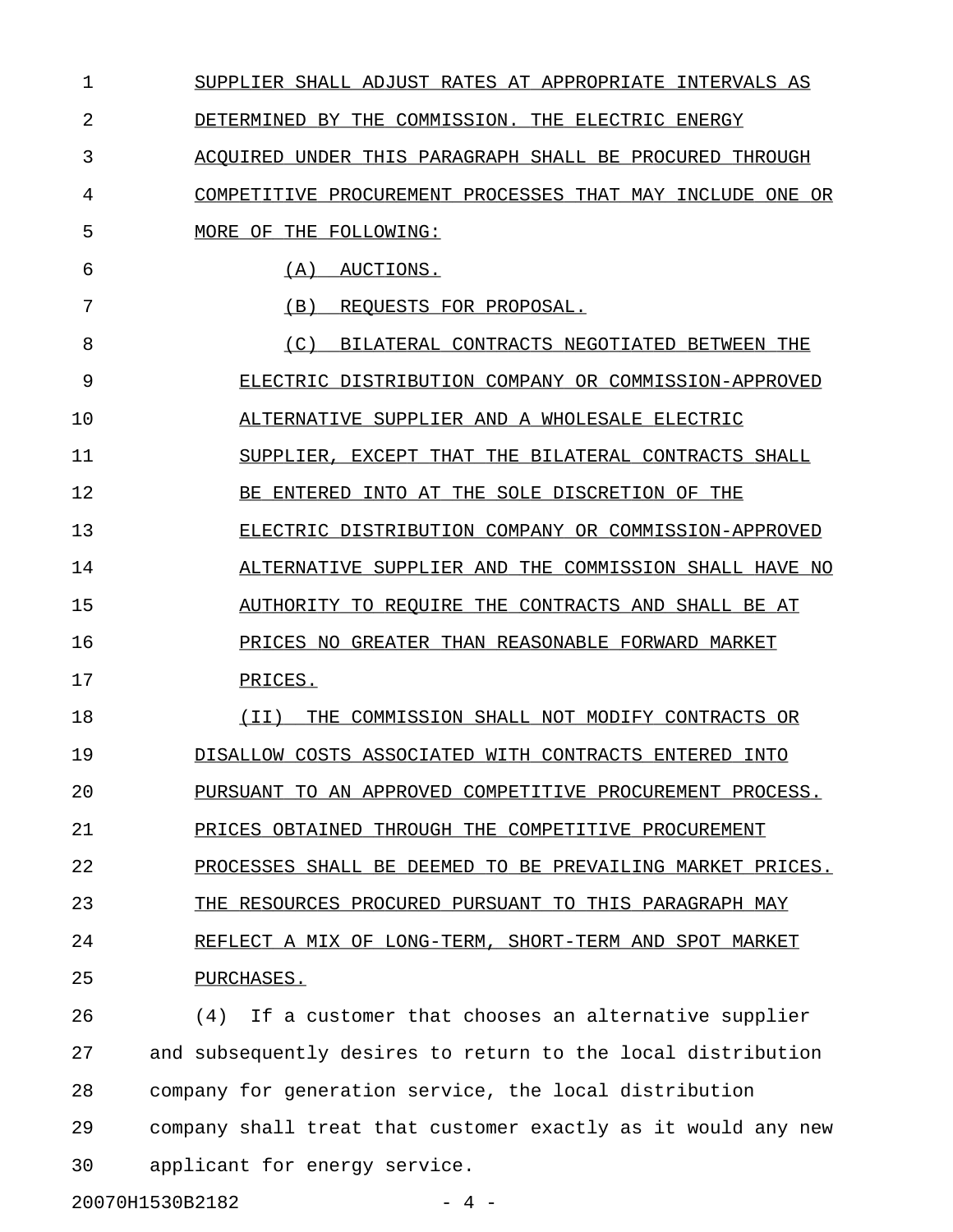| 1  | The electric distribution company or<br><del>commission-</del>    |   |
|----|-------------------------------------------------------------------|---|
| 2  | approved alternative supplier may offer large customers any       |   |
| 3  | rate, including, but not limited to, a cost based rate, for       |   |
| 4  | any duration agreed upon by the electric distribution company     |   |
| 5  | commission approved alternative supplier and the large<br>⊖r      |   |
| 6  | customer. For purposes of providing service pursuant to this      |   |
| 7  | paragraph, the electric distribution company or commission        |   |
| 8  | approved alternative supplier may build or acquire a              |   |
| 9  | <u>generation facility or acquire an interest in a generation</u> |   |
| 10 | facility specifically to meet energy requirements, provided       |   |
| 11 | that the cost of energy from the facility is below the cost       |   |
| 12 | of acquiring energy in the wholesale market. Contract rates       |   |
| 13 | entered into under this paragraph shall be subject to review      |   |
| 14 | by the commission in order to ensure that no cost related to      |   |
| 15 | the rates are borne by other customers or customer classes.       |   |
| 16 | If no costs related to the rates are borne by other customers     |   |
| 17 | or customer classes, the commission shall approve the             |   |
| 18 | contract rate within 30 days of its filing or it shall be         |   |
| 19 | deemed approved by operation of law upon expiration of the 30     |   |
| 20 | days. Information submitted under this paragraph shall be         |   |
| 21 | subject to the commission's procedures for the filing of          |   |
| 22 | confidential and proprietary information.                         |   |
| 23 | (5) (I) NOTWITHSTANDING PARAGRAPH (3), THE ELECTRIC               | ≺ |
| 24 | DISTRIBUTION COMPANY OR COMMISSION-APPROVED ALTERNATIVE           |   |
| 25 | SUPPLIER MAY, IN ITS SOLE DISCRETION, OFFER LARGE                 |   |
| 26 | CUSTOMERS WITH A PEAK DEMAND OF 15 MEGAWATTS OR GREATER           |   |
| 27 | AT ONE METER AT A LOCATION IN ITS SERVICE TERRITORY ANY           |   |
| 28 | NEGOTIATED RATE FOR SERVICE AT ALL OF THE CUSTOMERS'              |   |
| 29 | LOCATIONS WITHIN THE SERVICE TERRITORY FOR ANY DURATION           |   |
| 30 | AGREED UPON BY THE ELECTRIC DISTRIBUTION COMPANY OR               |   |
|    |                                                                   |   |

20070H1530B2182 - 5 -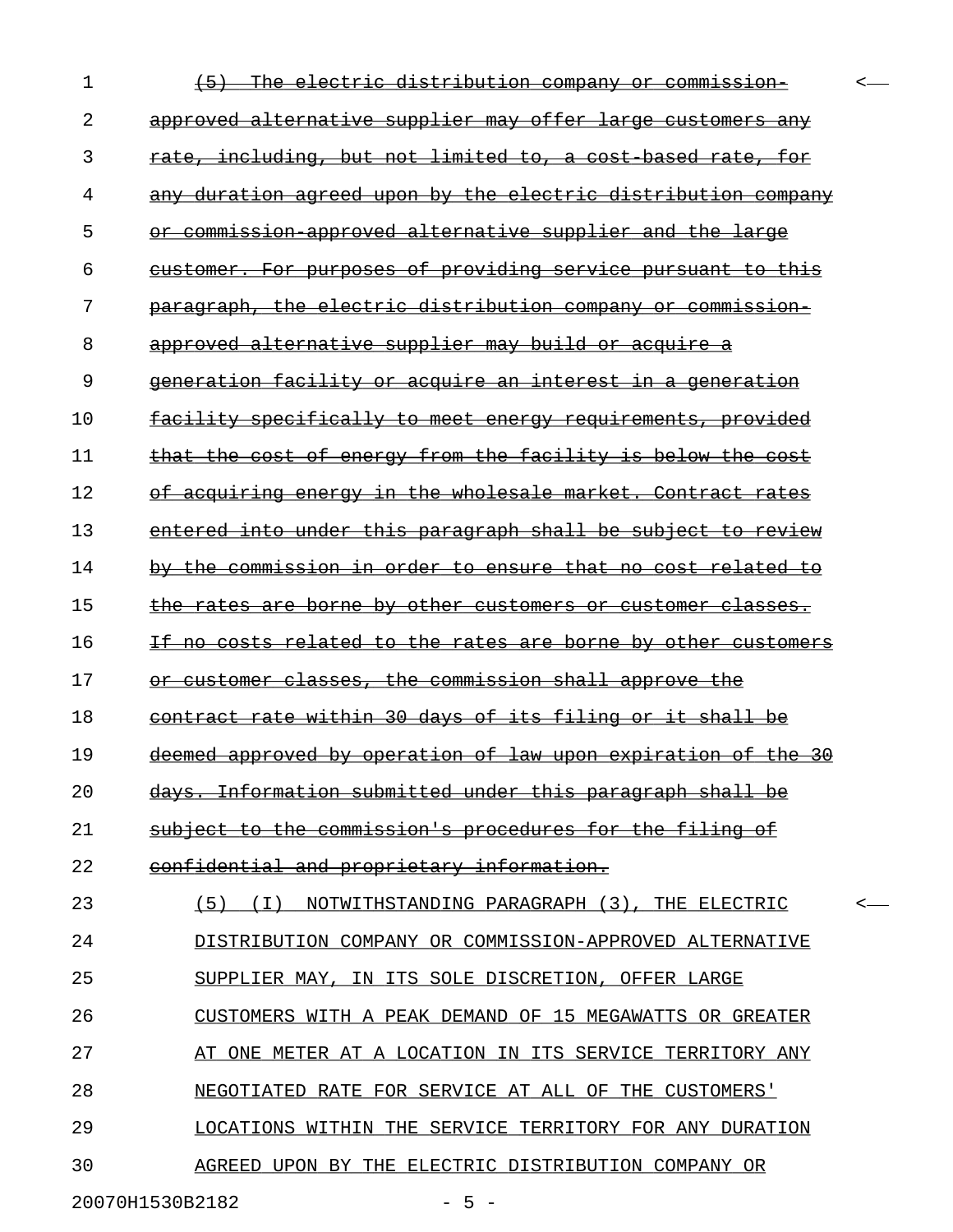1 COMMISSION-APPROVED ALTERNATIVE SUPPLIER AND THE LARGE 2 CUSTOMER. THE COMMISSION SHALL PERMIT, BUT SHALL NOT 3 REQUIRE, AN ELECTRIC DISTRIBUTION COMPANY OR COMMISSION-4 APPROVED ALTERNATIVE SUPPLIER TO PROVIDE SERVICE TO LARGE 5 CUSTOMERS UNDER THIS PARAGRAPH. CONTRACT RATES ENTERED 6 INTO UNDER THIS PARAGRAPH SHALL BE SUBJECT TO REVIEW BY 7 THE COMMISSION IN ORDER TO ENSURE THAT ALL COSTS RELATED 8 TO THE RATES ARE BORNE BY THE PARTIES TO THE CONTRACT AND 9 THAT NO COSTS RELATED TO THE RATES ARE BORNE BY OTHER 10 CUSTOMERS OR CUSTOMER CLASSES. IF NO COSTS RELATED TO THE 11 RATES ARE BORNE BY OTHER CUSTOMERS OR CUSTOMER CLASSES, 12 THE COMMISSION SHALL APPROVE THE CONTRACT WITHIN 90 DAYS 13 OF ITS FILING OR IT SHALL BE DEEMED APPROVED BY OPERATION 14 OF LAW UPON EXPIRATION OF THE 90 DAYS. INFORMATION 15 SUBMITTED UNDER THIS PARAGRAPH SHALL BE SUBJECT TO THE 16 COMMISSION'S PROCEDURES FOR THE FILING OF CONFIDENTIAL 17 AND PROPRIETARY INFORMATION. 18 (II) FOR PURPOSES OF PROVIDING SERVICE UNDER THIS \_\_\_\_\_\_\_\_\_\_\_\_\_\_\_\_\_\_\_\_\_\_\_\_\_\_\_\_\_\_\_\_\_\_\_\_\_\_\_\_\_\_\_\_\_\_\_\_\_\_ 19 PARAGRAPH TO CUSTOMERS WITH A PEAK DEMAND OF 20 MEGAWATTS 20 OR GREATER AT ONE METER AT A LOCATION WITHIN THAT 21 DISTRIBUTION COMPANY'S SERVICE TERRITORY, AN ELECTRIC 22 DISTRIBUTION COMPANY THAT HAS COMPLETED ITS RESTRUCTURING 23 TRANSITION PERIOD AS OF THE EFFECTIVE DATE OF THIS 24 PARAGRAPH MAY, IN ITS SOLE DISCRETION, ACQUIRE AN 25 INTEREST IN A GENERATION FACILITY OR CONSTRUCT A \_\_\_\_\_\_\_\_\_\_\_\_\_\_\_\_\_\_\_\_\_\_\_\_\_\_\_\_\_\_\_\_\_\_\_\_\_\_\_\_\_\_\_\_\_\_\_\_ 26 GENERATION FACILITY SPECIFICALLY TO MEET THE ENERGY 27 REQUIREMENTS OF THE CUSTOMERS INCLUDING THE ELECTRIC 28 REQUIREMENTS OF THE CUSTOMERS' OTHER BILLING LOCATIONS 29 WITHIN ITS SERVICE TERRITORY. THE ELECTRIC DISTRIBUTION 30 COMPANY MUST COMMENCE CONSTRUCTION OF THE GENERATION